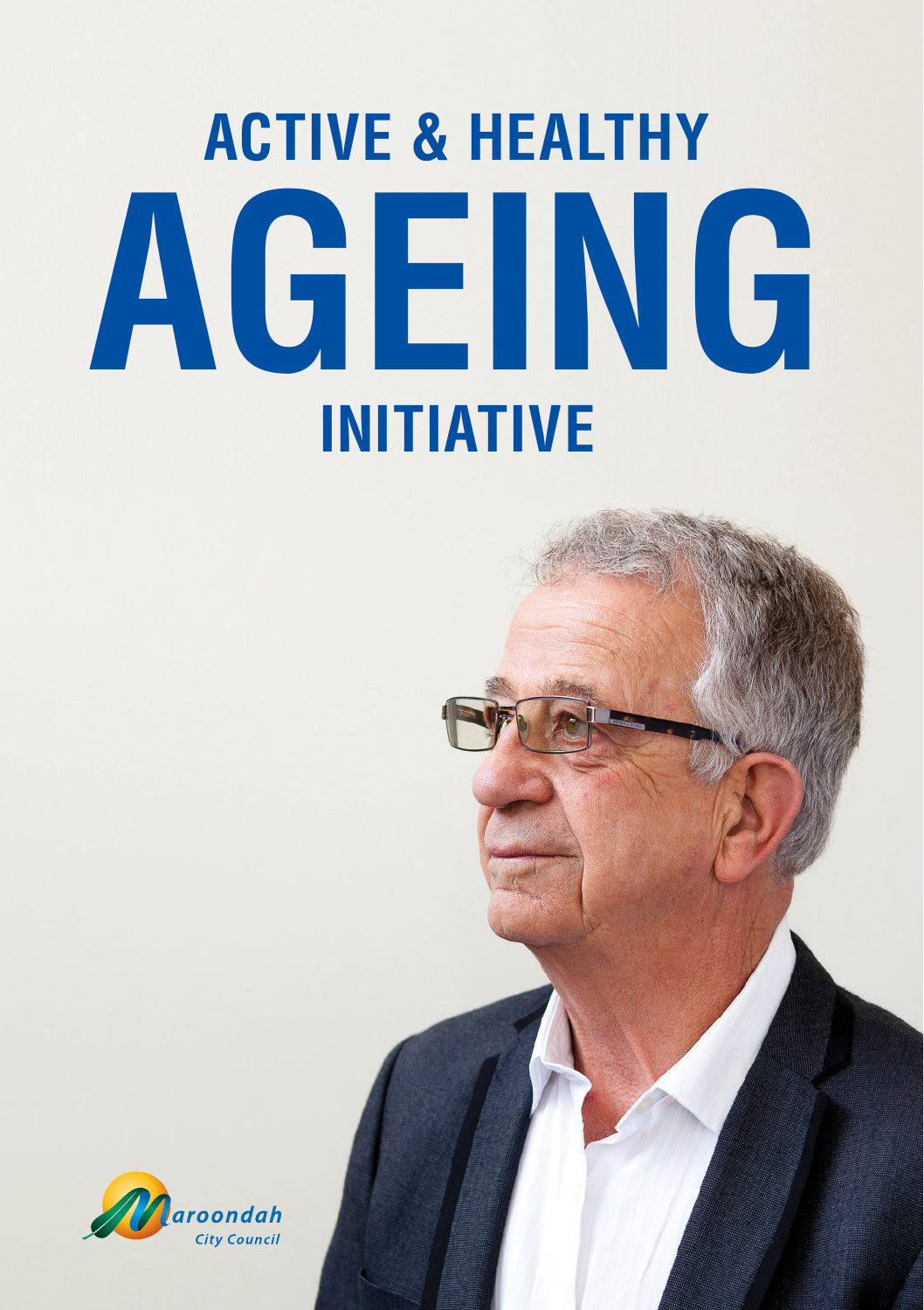#### **PRIORITY 1: COMMUNITY SUPPORT & HEALTH SERVICES**

| <b>INITIATIVES</b>                                                                                                                                                                                                                                                                                                                    | <b>CHAMPIONS</b>                                                                                                                 | <b>STAKEHOLDERS</b>                                                                                                                                                                              |
|---------------------------------------------------------------------------------------------------------------------------------------------------------------------------------------------------------------------------------------------------------------------------------------------------------------------------------------|----------------------------------------------------------------------------------------------------------------------------------|--------------------------------------------------------------------------------------------------------------------------------------------------------------------------------------------------|
| Consider the opportunity of incorporating dog<br>walkers to Council's Volunteer Register for<br>vulnerable persons and the socially isolated to create<br>another point of contact and regular visits for the age<br>cohort who are unable to leave their home to walk<br>their pet.                                                  | <b>Local Laws</b>                                                                                                                | Active & Healthy Ageing<br>Initiative<br><b>Animal Aid</b><br><b>Aged &amp; Disability Services</b><br><b>Eastern Volunteers</b><br><b>Human Resources</b>                                       |
| Explore the opportunity to extend the distribution<br>of the Community Health Newsletter and relevant<br>health support programs to the community groups<br>catering to the 45+ age group including, but not<br>limited to, environmental issues, community events<br>and Council's emergency management procedures &<br>resources.   | <b>Community Health</b><br>& Emergency<br>Management                                                                             | Active & Healthy Ageing<br>Initiative<br>Maroondah Healthy Ageing<br><b>Network</b><br>Maroondah Seniors Police<br>Register                                                                      |
| Ongoing relationship building and community<br>strengthening of Emergency Management service<br>providers and committee participation to support<br>vulnerable persons in the community.                                                                                                                                              | <b>Community Health</b><br>& Emergency<br>Management<br><b>Council Service Areas</b><br><b>Vulnerable Persons</b><br>Coordinator | <b>Red Cross</b><br><b>Salvation Army</b><br>Victorian Council of<br><b>Churches</b><br><b>Victoria Police</b><br><b>State Emergency Services</b><br>(SES)<br>Metropolitan Fire Brigade<br>(MFB) |
| Investigate the feasibility of developing an education<br>awareness program for Council staff to become<br>better informed about introducing opportunities<br>of support for vulnerable people and/or people<br>at risk of social isolation and create report back<br>mechanisms to Council to assist with their future<br>wellbeing. | <b>Community Health</b><br>& Emergency<br>Management                                                                             | <b>Council Service Areas</b>                                                                                                                                                                     |
| Community Planning & Development to commence<br>research into the feasibility of convening a local<br>health & wellbeing service providers network and<br>if viable include as an action within the Maroondah<br>Community Wellbeing Plan - Action Plan 2016/17.                                                                      | <b>Community Planning</b><br>& Development                                                                                       | Active & Healthy Ageing<br>Initiative<br>Maroondah Network of<br><b>Community Aged Care</b><br><b>Service Providers and</b><br><b>Agencies</b>                                                   |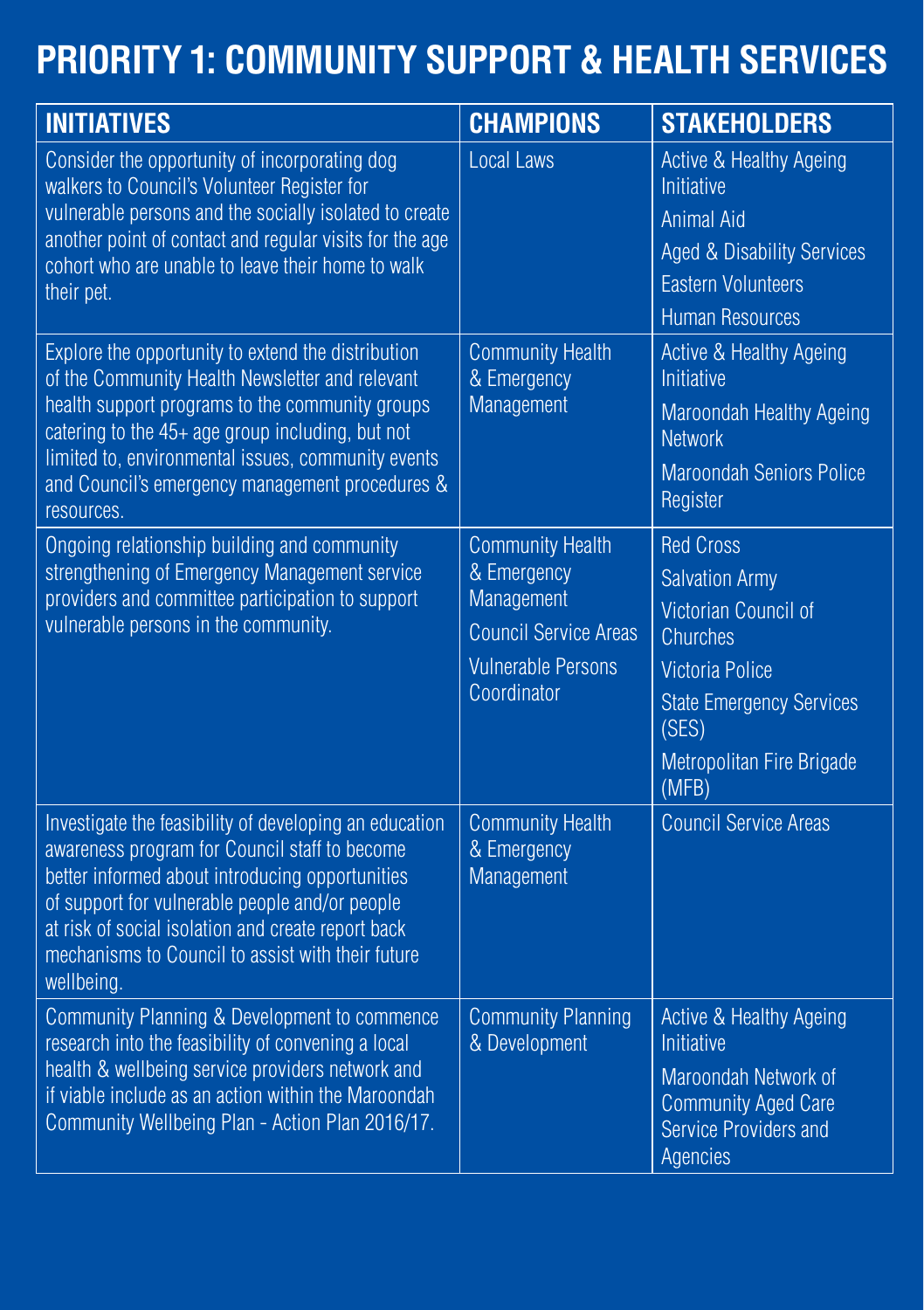| <b>INITIATIVES</b>                                                                                                                                                                                   | <b>CHAMPIONS</b>                             | <b>STAKEHOLDERS</b>                                                                                                                                                                                               |
|------------------------------------------------------------------------------------------------------------------------------------------------------------------------------------------------------|----------------------------------------------|-------------------------------------------------------------------------------------------------------------------------------------------------------------------------------------------------------------------|
|                                                                                                                                                                                                      |                                              |                                                                                                                                                                                                                   |
| Ongoing internal consultations will be conducted<br>regarding climate change to inform the municipality's<br>emergency planning with regards to older and<br>vulnerable persons in the municipality. | Strategic Planning &<br>Sustainability       | Council on the Ageing<br>(COTA)<br><b>Emergency Management</b><br><b>Service Providers</b><br><b>Vulnerable Persons</b><br>Coordinator                                                                            |
| Customer Contact to work with Aged & Disability<br>Services to be provided and informed about<br>information relating specifically to carers groups<br>within Maroondah to inform customers.         | <b>Customer Contact</b>                      | Aged & Disability Services<br>Akuna Carers' Group<br>(Dementia specific) - a<br>partnership between Coun-<br>cil, E.A.C.H. and Donwood<br>to support carers of people<br>with dementia<br>Maroondah Carers' Group |
| <b>Customer Contact to provide Home and Community</b><br>Care (HACC) brochures and/or age-friendly<br>information when sending out disabled parking<br>permits where applicable.                     | <b>Customer Contact</b>                      | Active & Healthy Ageing<br>Initiative<br>Aged & Disability Services                                                                                                                                               |
| Investigate whether age-friendly information can be<br>in other Council mail outs to maximise hard-copy<br>resources.                                                                                | <b>Customer Contact</b>                      | Active & Healthy Ageing<br><b>Initiative</b><br>Communications &<br>Marketing                                                                                                                                     |
| Explore Council's sponsorship of a rescued animal<br>to visit residential aged care facilities (pet therapy).                                                                                        | <b>Customer Contact</b><br><b>Local Laws</b> | Active & Healthy Ageing<br>Initiative<br><b>Animal Aid</b><br>Maroondah Residential Aged<br><b>Care Facilities</b>                                                                                                |
| Develop a communications strategy specifically<br>targeted for the 45+ age cohort to disseminate<br>information regarding the activities and options at all<br>Maroondah Leisure facilities.         | Maroondah Leisure                            | Active & Healthy Ageing<br>Initiative<br>Communications &<br>Marketing<br>Maroondah Healthy Ageing<br><b>Network</b>                                                                                              |
| Introduction of the Grey Medallion Pilot program<br>which aims to provide life skills in the water for<br>people aged 55+.                                                                           | <b>Maroondah Leisure</b>                     | Active & Healthy Ageing<br>Initiative                                                                                                                                                                             |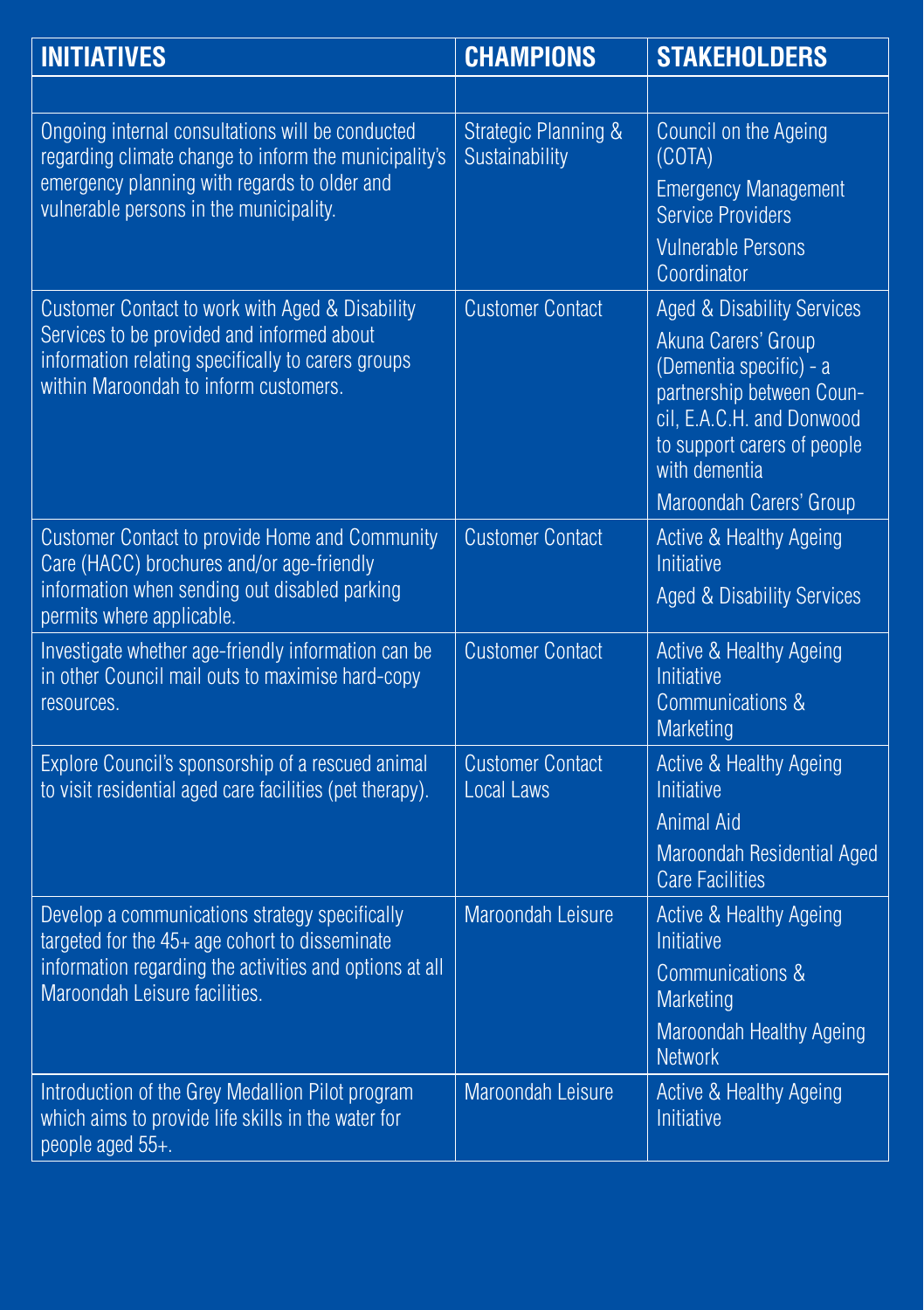| <b>INITIATIVES</b>                                                                                                                                                                                                                                                                                                                                      | <b>CHAMPIONS</b>           | <b>STAKEHOLDERS</b>                                                                             |
|---------------------------------------------------------------------------------------------------------------------------------------------------------------------------------------------------------------------------------------------------------------------------------------------------------------------------------------------------------|----------------------------|-------------------------------------------------------------------------------------------------|
| Examine the possibility to advocate for the<br>reintroduction of a community swimming bus for<br>the new facility, Aquanation, and assess feasibility to<br>seek Vic Health funding to support this initiative.                                                                                                                                         | Sport & Recreation         | <b>Active &amp; Healthy Ageing</b><br>Initiative<br>Maroondah Leisure<br><b>Vic Health</b>      |
| Council Volunteer Coordinator will provide ongoing<br>support through the development of a Council Volunteer<br>Program which includes a volunteer pack with all<br>relevant information including a volunteer handbook<br>and induction program to the Maroondah community<br>including those aged 45+ to access Council's volunteer<br>opportunities. | <b>Human Resources</b>     |                                                                                                 |
| Develop information regarding intergenerational<br>care of young children 0-12 to be distributed to<br>intergenerational carers.                                                                                                                                                                                                                        | <b>Children's Services</b> | <b>Active &amp; Healthy Ageing</b><br><b>Initiative</b><br><b>Carers Victoria</b>               |
|                                                                                                                                                                                                                                                                                                                                                         |                            | Maroondah Integrated<br>Kindergarten's Association<br>(MIKA)                                    |
|                                                                                                                                                                                                                                                                                                                                                         |                            | Maternal & Child Health                                                                         |
| Use Children's Services database to distribute<br>information regarding services and resources for people<br>aged 45+ (parents, grandparents and ageing carers).                                                                                                                                                                                        | <b>Children's Services</b> |                                                                                                 |
| Increase feedback reporting mechanism from Maternal<br>& Child Health Home visits back to Aged & Disability<br>Services to inform of intergenerational care being<br>provided particularly in low socio-economic families.                                                                                                                              | Maternal & Child Health    | <b>Aged &amp; Disability Services</b>                                                           |
| Develop information regarding intergenerational<br>care of newborns - 5 year olds to be distributed to<br>intergenerational carers.                                                                                                                                                                                                                     | Maternal & Child Health    | Active & Healthy Ageing<br><b>Initiative</b><br><b>Carers Victoria</b>                          |
| Maximise resources by including Maternal & Child<br>Health Nurses in training opportunities for dealing with<br>the ageing population of different Culturally & Linguis-<br>tically Diverse (CALD) backgrounds and provide HACC<br>packs to ageing carers for their reference.                                                                          | Maternal & Child Health    | Aged & Disability Services<br><b>Community Development</b><br><b>Migrant Information Centre</b> |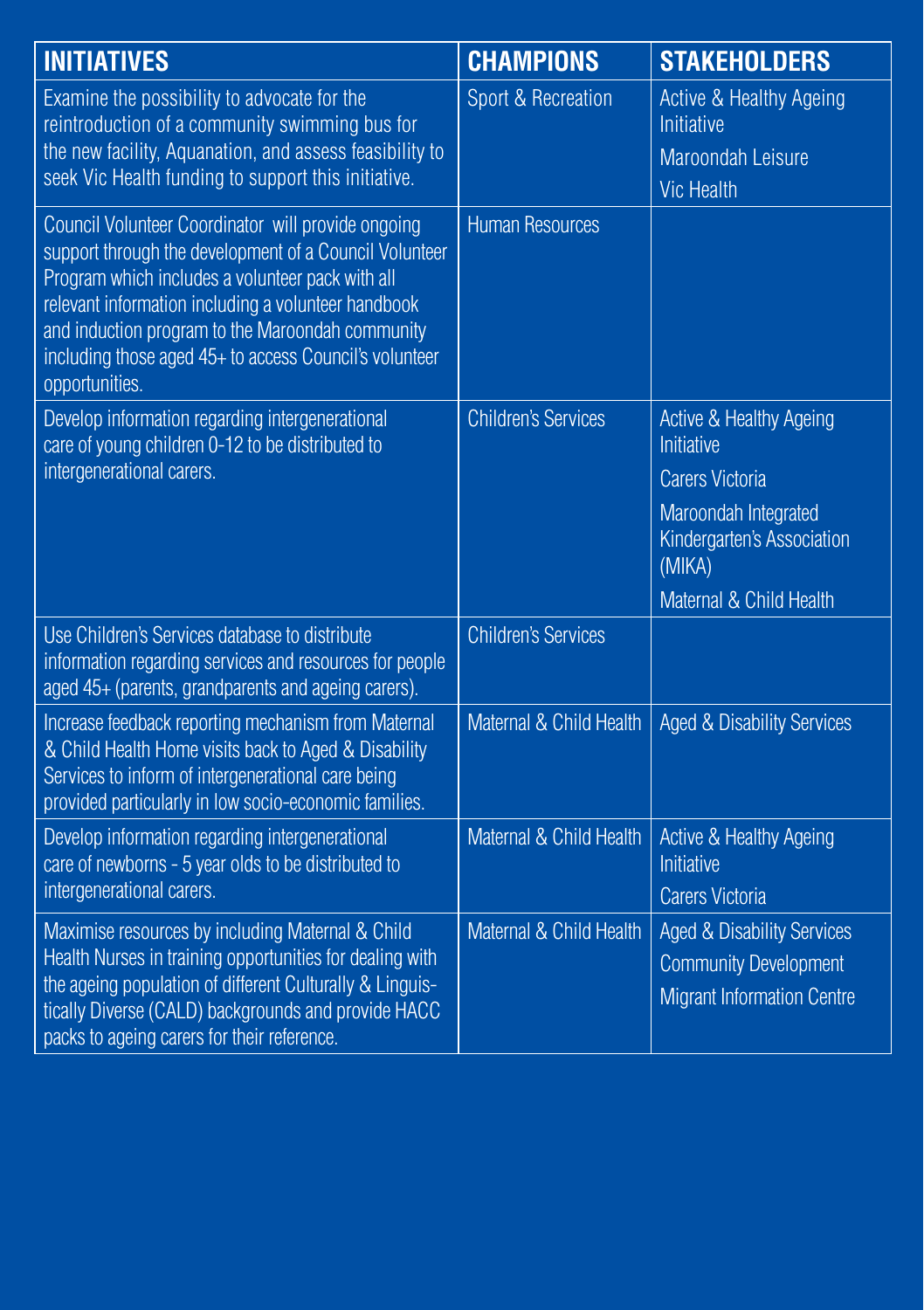| <b>INITIATIVES</b>                                                                                                                                                                                                                                                                  | <b>CHAMPIONS</b>                                                                                             | <b>STAKEHOLDERS</b>                                                                                                                                                                                          |
|-------------------------------------------------------------------------------------------------------------------------------------------------------------------------------------------------------------------------------------------------------------------------------------|--------------------------------------------------------------------------------------------------------------|--------------------------------------------------------------------------------------------------------------------------------------------------------------------------------------------------------------|
| Research and investigate the possibility of<br>establishing and facilitating a voluntary Adopt-a-<br>Grandparent scheme to support families with no<br>intergenerational contact and/or support to enhance<br>health and wellbeing of parents and children and the<br>older person. | Maternal & Child<br><b>Health</b>                                                                            | Active & Healthy Ageing<br><b>Initiative</b><br><b>Children's Services</b><br><b>Maroondah Community</b><br>Groups<br><b>Maroondah Senior Citizens</b><br><b>Centres</b><br><b>Youth Services</b>            |
| Investigate extending current Council programs to<br>incorporate an intergenerational component.                                                                                                                                                                                    | Active & Healthy Ageing<br><b>Initiative</b>                                                                 | Arts & Cultural Development<br><b>Community Development</b><br>Karralyka<br>Maternal & Child Health<br><b>REALM</b><br><b>Strategic Planning &amp;</b><br>Sustainability                                     |
| Explore opportunities to create intergenerational<br>programs with Mothers' groups and the HACC<br>Planned Activity Groups at Council's Social Inclusion<br>and Wellbeing Centre (Kerrabee).                                                                                        | Maternal & Child<br><b>Health</b>                                                                            | Social Inclusion & Wellbeing                                                                                                                                                                                 |
| Council to continue to advocate to the Federal<br>Government regarding the HACC program to achieve<br>optimal outcomes for consumers aged 65+.                                                                                                                                      | Aged & Disability<br><b>Services</b>                                                                         | <b>Federal Government</b>                                                                                                                                                                                    |
| Explore opportunities to maximise current resources<br>of Council's Occupational Therapist service provision<br>to allow consumers to manage independently in their<br>home and to support them to age in place.                                                                    | Aged & Disability<br><b>Services</b>                                                                         | <b>Calvary Community Care</b><br>E.A.C.H.                                                                                                                                                                    |
| Examine the possibility of increasing the diversity of<br>volunteer options within Council and the municipality.                                                                                                                                                                    | Aged & Disability<br><b>Services</b>                                                                         | <b>Eastern Volunteers</b><br><b>Human Resources</b>                                                                                                                                                          |
| Continue advocacy role to work with Primary Care<br>Partnerships to promote and deliver preventative<br>health programs.                                                                                                                                                            | Aged & Disability<br><b>Services</b><br>Outer East Health &<br><b>Community Support</b><br>Alliance (OEHCSA) | Active & Healthy Ageing<br><b>Initiative</b><br><b>Community Development</b><br><b>Community Health</b><br>Eastern Melbourne Medicare<br>Local (EMML)<br>Eastern Melbourne Primary<br>Health Network (EMPHN) |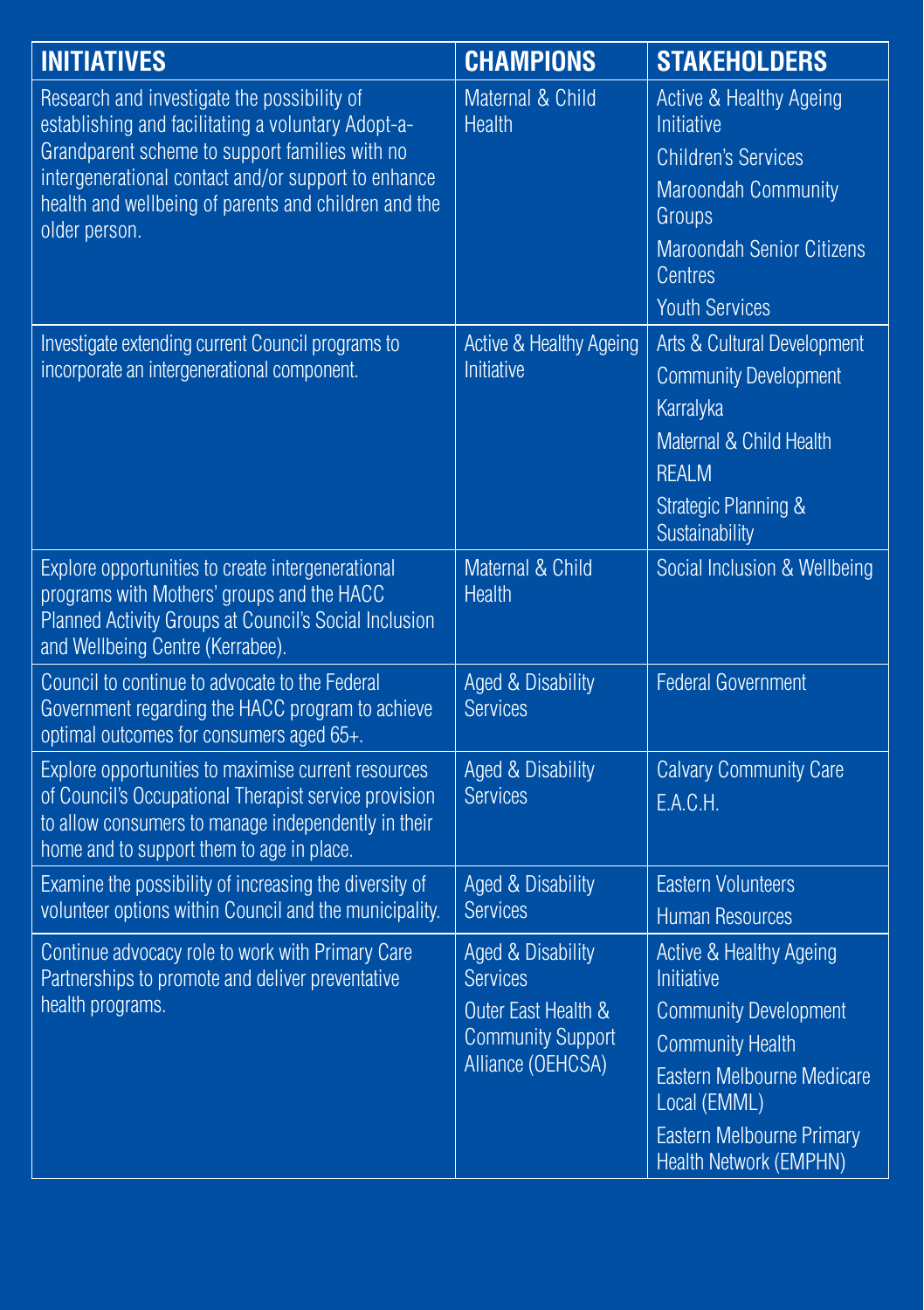| <b>INITIATIVES</b>                                                                                                                                                                                                                                                | <b>CHAMPIONS</b>                                        | <b>STAKEHOLDERS</b>                                                                                                   |
|-------------------------------------------------------------------------------------------------------------------------------------------------------------------------------------------------------------------------------------------------------------------|---------------------------------------------------------|-----------------------------------------------------------------------------------------------------------------------|
| Seek feedback on the possibility of presenting relevant<br>age-friendly information to community stakeholders<br>on a regular and/or rotational basis.                                                                                                            | <b>Active &amp; Healthy</b><br><b>Ageing Initiative</b> | <b>Maroondah Community</b><br>Groups                                                                                  |
| Build and strengthen relationships with service<br>providers and agencies who provide services to the<br>ageing population and collaboratively determine best<br>approaches for information exchange and resource<br>sharing.                                     | Active & Healthy<br>Ageing Initiative                   | Aged & Disability Services<br><b>Maroondah Community Aged</b><br><b>Care Service Providers and</b><br><b>Agencies</b> |
| Promote programs and services catering for carers<br>through various communication channels.                                                                                                                                                                      | Aged & Disability<br><b>Services</b>                    | <b>Carers Victoria</b><br>Communications &<br><b>Marketing</b>                                                        |
| Council's website upgrade to ensure accessibility<br>compliance for online communication as outlined in<br>the Web Content Accessibility Guidelines.                                                                                                              | Communications &<br><b>Marketing</b>                    |                                                                                                                       |
| Council will continue to provide regular updates and<br>communications regarding seasonal messaging as<br>it relates to health and wellbeing of the age cohort,<br>particularly vulnerable persons and/or the socially<br>isolated (e.g. heatwave notifications). | Communications &<br><b>Marketing</b>                    | Aged & Disability Services<br><b>Community Health</b><br>Maroondah Healthy Ageing<br><b>Network</b>                   |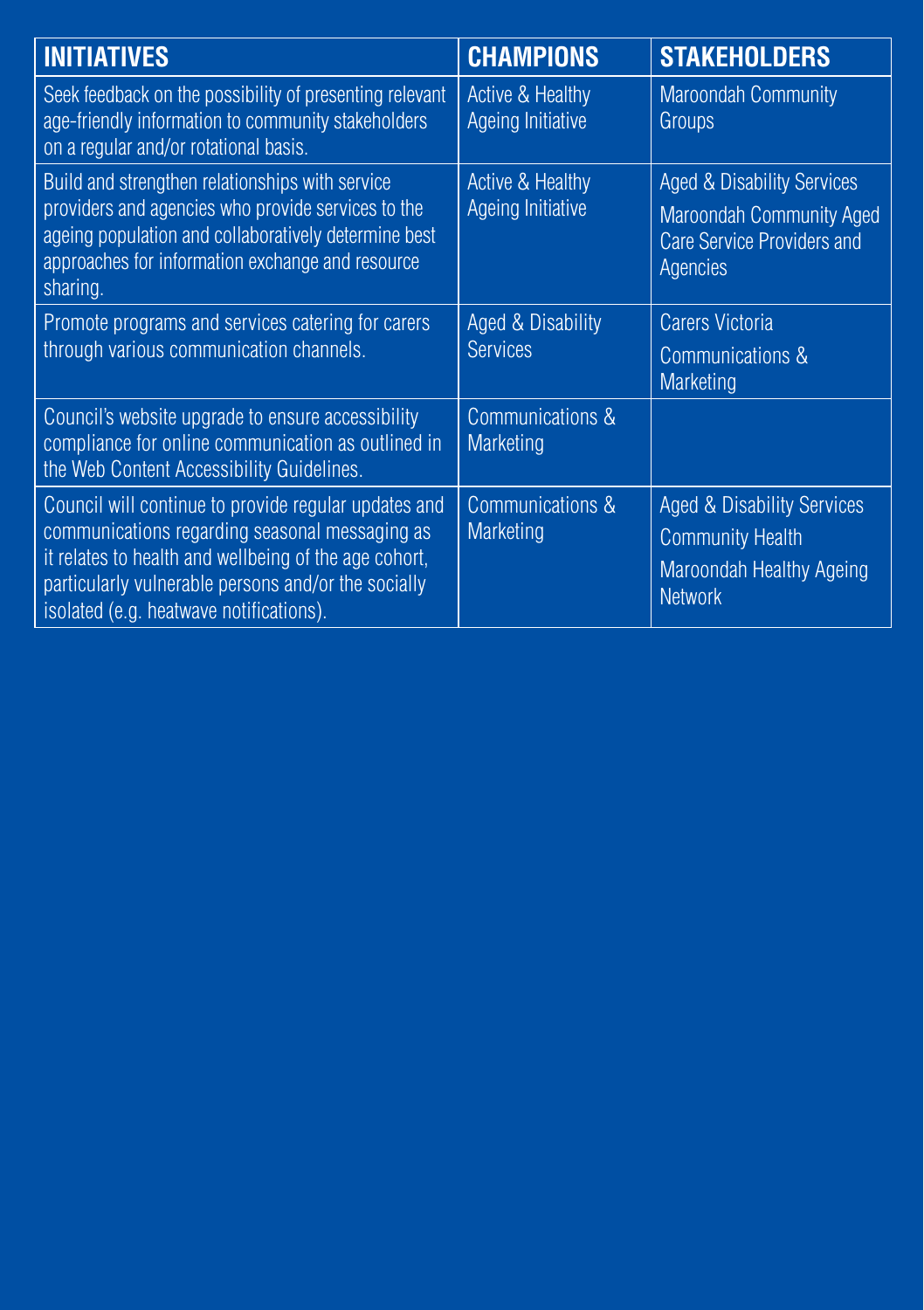### **PRIORITY 2: TRANSPORTATION**

| <b>INITIATIVES</b>                                                                                                                                                                                                                                                                                                                                       | <b>CHAMPIONS</b>                                                                                             | <b>STAKEHOLDERS</b>                                                                                                                       |
|----------------------------------------------------------------------------------------------------------------------------------------------------------------------------------------------------------------------------------------------------------------------------------------------------------------------------------------------------------|--------------------------------------------------------------------------------------------------------------|-------------------------------------------------------------------------------------------------------------------------------------------|
| Investigate the possibility of creating a flyer<br>and information on Council's website regarding<br>Maroondah's parking restrictions in and around<br>Maroondah's activity hubs (e.g. train stations,<br>shopping centres) to distribute to the community.                                                                                              | <b>Local Laws</b>                                                                                            | <b>Active &amp; Healthy Ageing</b><br><b>Initiative</b><br><b>Maroondah Traders'</b><br><b>Associations</b><br><b>Traffic Engineering</b> |
| An internal Bus Network Review will be conducted<br>and the findings presented to private bus operators<br>(Trans Dev and Ventura) which will include buses,<br>trains and telebuses. The aim of the review is to first<br>understand the needs of the community and then<br>use this information to lobby to the private public<br>transport operators. | <b>Strategic Planning &amp;</b><br>Sustainability<br><b>Traffic Engineering</b>                              | <b>Active &amp; Healthy Ageing</b><br><b>Initiative</b>                                                                                   |
| Council will continue to participate in the Eastern<br>Transport Coalition and advocate for the public<br>transport needs of the community and strengthen<br>its relationships with private operators.                                                                                                                                                   | <b>Strategic Planning &amp;</b><br>Sustainability                                                            | <b>Active &amp; Healthy Ageing</b><br><b>Initiative</b><br><b>Aged &amp; Disability Services</b><br><b>Engineering Services</b>           |
| Strategic land use around public transport hubs will<br>be investigated which will consider the needs of an<br>ageing population.                                                                                                                                                                                                                        | <b>Strategic Planning &amp;</b><br>Sustainability                                                            |                                                                                                                                           |
| Strategic Planning and Sustainability to partner with<br>the Active and Healthy Ageing Initiative to exchange<br>information regarding public transport issues<br>relevant to the ageing population.                                                                                                                                                     | <b>Active &amp; Healthy</b><br><b>Ageing Initiative</b><br><b>Strategic Planning &amp;</b><br>Sustainability | <b>Maroondah Healthy Ageing</b><br><b>Network</b>                                                                                         |
| An upgrade of all existing bus shelters to be<br>rolled out so that they comply with the Disability<br>Discrimination Act (DDA).                                                                                                                                                                                                                         | <b>Strategic Planning &amp;</b><br>Sustainability                                                            | <b>Engineering Services</b><br><b>Metro Access</b>                                                                                        |
| Commence roll out of an integrated pedestrian<br>network to all bus stops.                                                                                                                                                                                                                                                                               | <b>Engineering Services</b><br><b>Strategic Planning &amp;</b><br>Sustainability                             | <b>Operations</b>                                                                                                                         |
| Research possible grant funding opportunities<br>to install Parkiteer facilities. Parkiteer is leading<br>the way in free and secure bike parking at railway<br>stations and public transport hubs.                                                                                                                                                      | <b>Strategic Planning &amp;</b><br>Sustainability                                                            |                                                                                                                                           |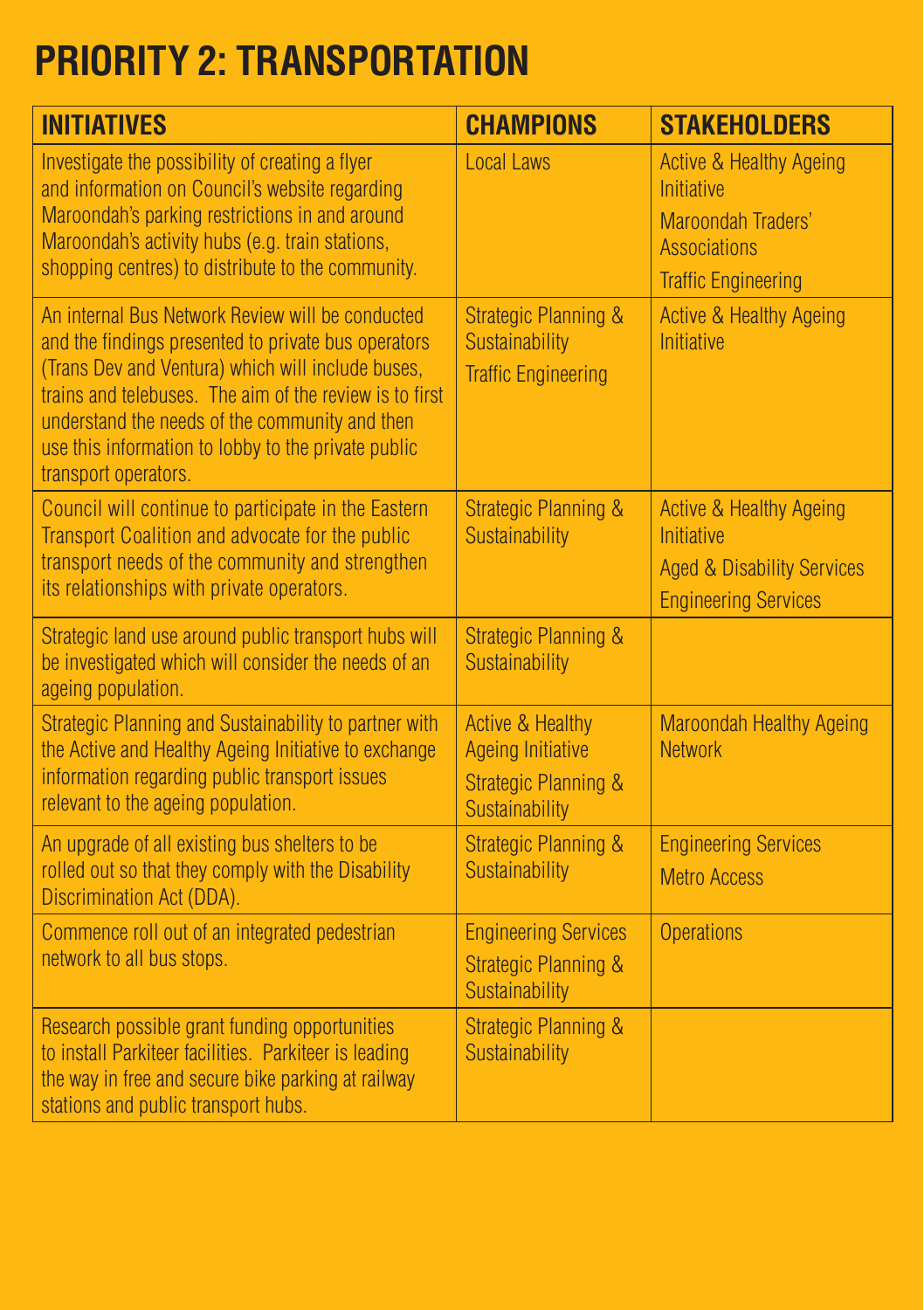| <b>INITIATIVES</b>                                                                                                                                                                                                                                                                                                                                                                                                                                                                                                                                                                                                                    | <b>CHAMPIONS</b>                                                                 | <b>STAKEHOLDERS</b>                                                                                                                                      |
|---------------------------------------------------------------------------------------------------------------------------------------------------------------------------------------------------------------------------------------------------------------------------------------------------------------------------------------------------------------------------------------------------------------------------------------------------------------------------------------------------------------------------------------------------------------------------------------------------------------------------------------|----------------------------------------------------------------------------------|----------------------------------------------------------------------------------------------------------------------------------------------------------|
| Develop Council's Integrated Transport Strategy.<br>This strategy along with Council Structure Plans<br>will outline better accessibility and mobility for the<br>municipality. This information will enable Council<br>to seek funding (when available) as it will show<br>Council's statement of intent for future developments<br>within the municipality. This will also assist with<br>improving Maroondah's walkability which will align<br>with Plan Melbourne's vision for a 20 minute city<br>whereby every home will be within 20 minutes<br>travel time of jobs, shops, cafes, schools, parks and<br>community facilities. | <b>Engineering Services</b><br><b>Strategic Planning &amp;</b><br>Sustainability | <b>Eastern Transport Coalition</b>                                                                                                                       |
| Strategic Planning and Sustainability to collaborate<br>with the Active & Healthy Ageing Initiative to inform<br>the walkability project.                                                                                                                                                                                                                                                                                                                                                                                                                                                                                             | <b>Strategic Planning &amp;</b><br>Sustainability                                | <b>Active &amp; Healthy Ageing</b><br><b>Initiative</b><br>Council on the Ageing<br>(COTA)<br><b>Victoria Walks</b>                                      |
| Council will continue to advocate to Public Transport<br>Victoria regarding the location of nominated new bus<br>shelters as per community feedback.                                                                                                                                                                                                                                                                                                                                                                                                                                                                                  | <b>Engineering Services</b>                                                      | <b>Public Transport Victoria</b><br>(PTV)                                                                                                                |
| Advocate on behalf of the community to review the<br>existing standards for disability parking.                                                                                                                                                                                                                                                                                                                                                                                                                                                                                                                                       | <b>Engineering Services</b>                                                      |                                                                                                                                                          |
| <b>Provision of Council's Social Support Program</b><br>(Community Transport) for frail aged persons to<br>support social participation.                                                                                                                                                                                                                                                                                                                                                                                                                                                                                              | Social Inclusion &<br>Wellbeing                                                  | <b>Business &amp; Development</b><br><b>Eastern Regional Libraries</b>                                                                                   |
| Investigate transport funding opportunities as they<br>arise to address transport issues for the ageing<br>population in Maroondah.                                                                                                                                                                                                                                                                                                                                                                                                                                                                                                   | <b>Aged &amp; Disability</b><br><b>Services</b>                                  | <b>Active &amp; Healthy Ageing</b><br><b>Initiative</b><br><b>Strategic Planning &amp;</b><br>Sustainability<br><b>Relevant funding</b><br>organisations |
| Consider the age-friendly principles of Transportation<br>as outlined by the World Health Organisation when<br>reviewing the Road Management Plan.                                                                                                                                                                                                                                                                                                                                                                                                                                                                                    | <b>Assets</b><br>Operations -<br>Construction<br>Maintenance                     | <b>Active &amp; Healthy Ageing</b><br><b>Initiative</b>                                                                                                  |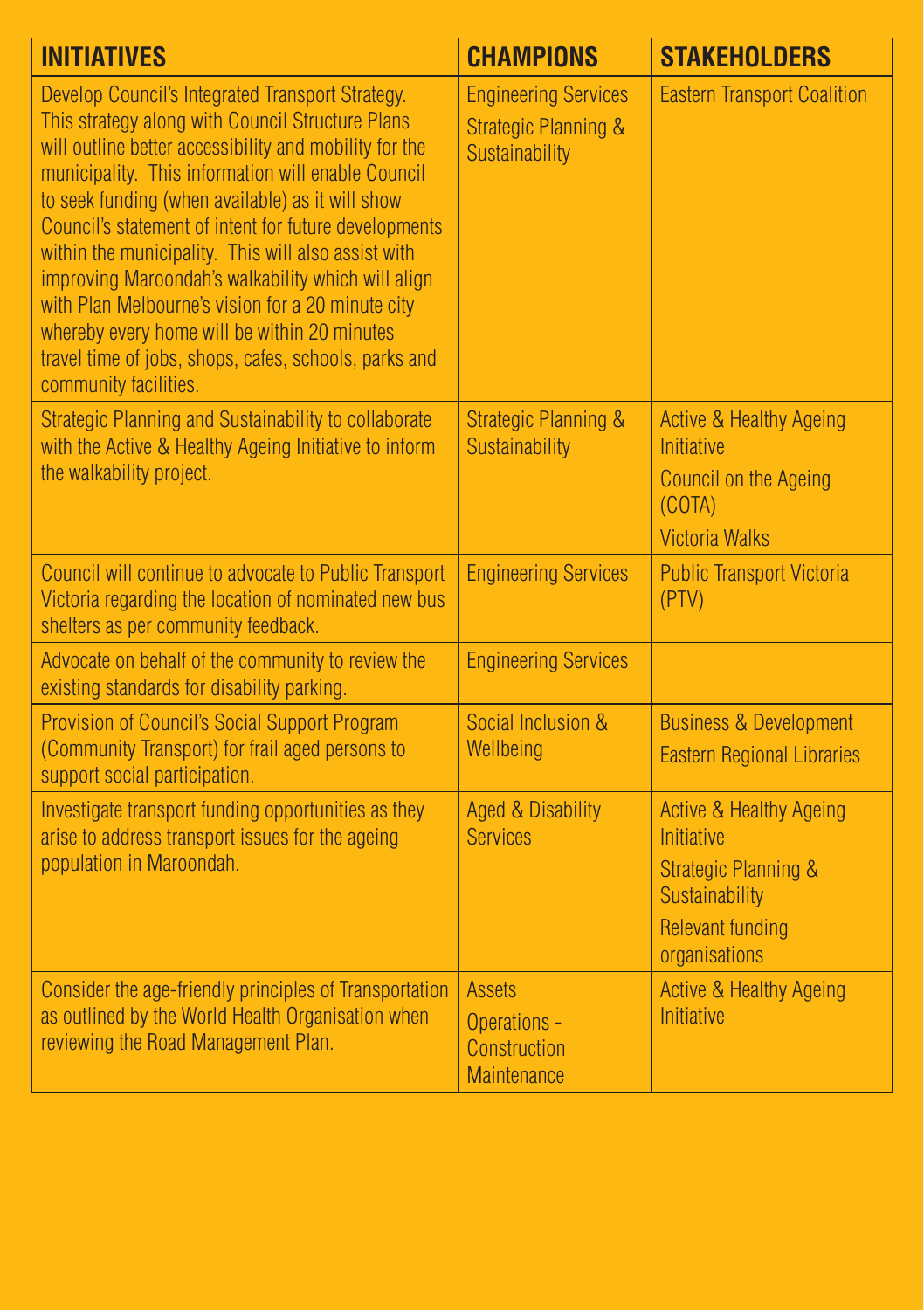# **PRIORITY 3: COMMUNICATION & INFORMATION**

| <b>INITIATIVES</b>                                                                                                                                                                                                                                                      | <b>CHAMPIONS</b>                             | <b>STAKEHOLDERS</b>                                                                                                                                                                                                                 |
|-------------------------------------------------------------------------------------------------------------------------------------------------------------------------------------------------------------------------------------------------------------------------|----------------------------------------------|-------------------------------------------------------------------------------------------------------------------------------------------------------------------------------------------------------------------------------------|
| Community Planning & Development to include an action<br>item regarding seeking to enhance the communication<br>of health promotion messaging to the Maroondah<br>community, within the development of the Maroondah<br>Community Wellbeing Plan - Action Plan 2016/17. | Community Planning &<br>Development          | <b>Aged &amp; Disabilty Services</b><br><b>Community Health</b>                                                                                                                                                                     |
| Collaborate with community houses, U3As and other<br>service providers to identify opportunities for promotion<br>of support for accessing and using computers and the<br>internet to empower the ageing population to find the<br>information they seek.               | Community Planning &<br>Development          | Active & Healthy Ageing<br>Initiative<br><b>Aged &amp; Disability Services</b><br><b>Eastern Regional Libraries</b><br><b>Maroondah Community Groups</b><br>Maroondah Community Houses<br><b>U3A Croydon</b><br><b>U3A Ringwood</b> |
| Review Customer Contact information display units at<br>service centres to ensure accessibility of information for<br>the ageing population.                                                                                                                            | <b>Customer Contact</b>                      | Active & Healthy Ageing<br>Initiative<br>Communications & Marketing                                                                                                                                                                 |
| Investigate the possibility of increasing information access<br>points in Council facilities where the ageing population<br>regularly visit (e.g. Karralyka, Dorset Golf, Ringwood Golf,<br>Aquahub and new facilities Aquanation and REALM).                           | <b>Customer Contact</b>                      | Karralyka<br>Maroondah Leisure<br><b>REALM</b>                                                                                                                                                                                      |
| Collaborate with relevant Council service areas to explore<br>the possibility of creating and distributing pre-made<br>information packs specifically for the 45+ age group at<br><b>Customer Contact service centres.</b>                                              | <b>Customer Contact</b>                      | All Council Service Areas                                                                                                                                                                                                           |
| Explore the potential for Customer Contact to conduct<br>outreach to Senior Citizens' Centres to distribute Council<br>information.                                                                                                                                     | Active & Healthy Ageing<br><b>Initiative</b> | <b>Customer Contact</b><br>Maroondah Senior Citizens'<br><b>Centres</b>                                                                                                                                                             |
| Investigate the feasibility of Customer Contact Staff<br>providing on-line assistance with electronic forms for the<br>ageing population at customer contact service centres.                                                                                           | <b>Customer Contact</b>                      | Active & Healthy Ageing<br>Initiative<br><b>REALM</b>                                                                                                                                                                               |
| Look into the assessment of community locations to<br>create in situ pop up booths to increase face-to-face<br>communication opportunities where the ageing population<br>frequents.                                                                                    | Active & Healthy Ageing<br>Initiative        | <b>Aged &amp; Disability Services</b><br><b>Communications &amp; Marketing</b><br><b>Customer Contact</b>                                                                                                                           |
| Research whether the possibility of the concierge model<br>of customer contact can be extended beyond REALM<br>so that the ageing population can be provided one-to-<br>one assistance and training using ipad and/or other<br>technologies.                            | <b>Customer Contact</b>                      | <b>Council's Information</b><br>Technology                                                                                                                                                                                          |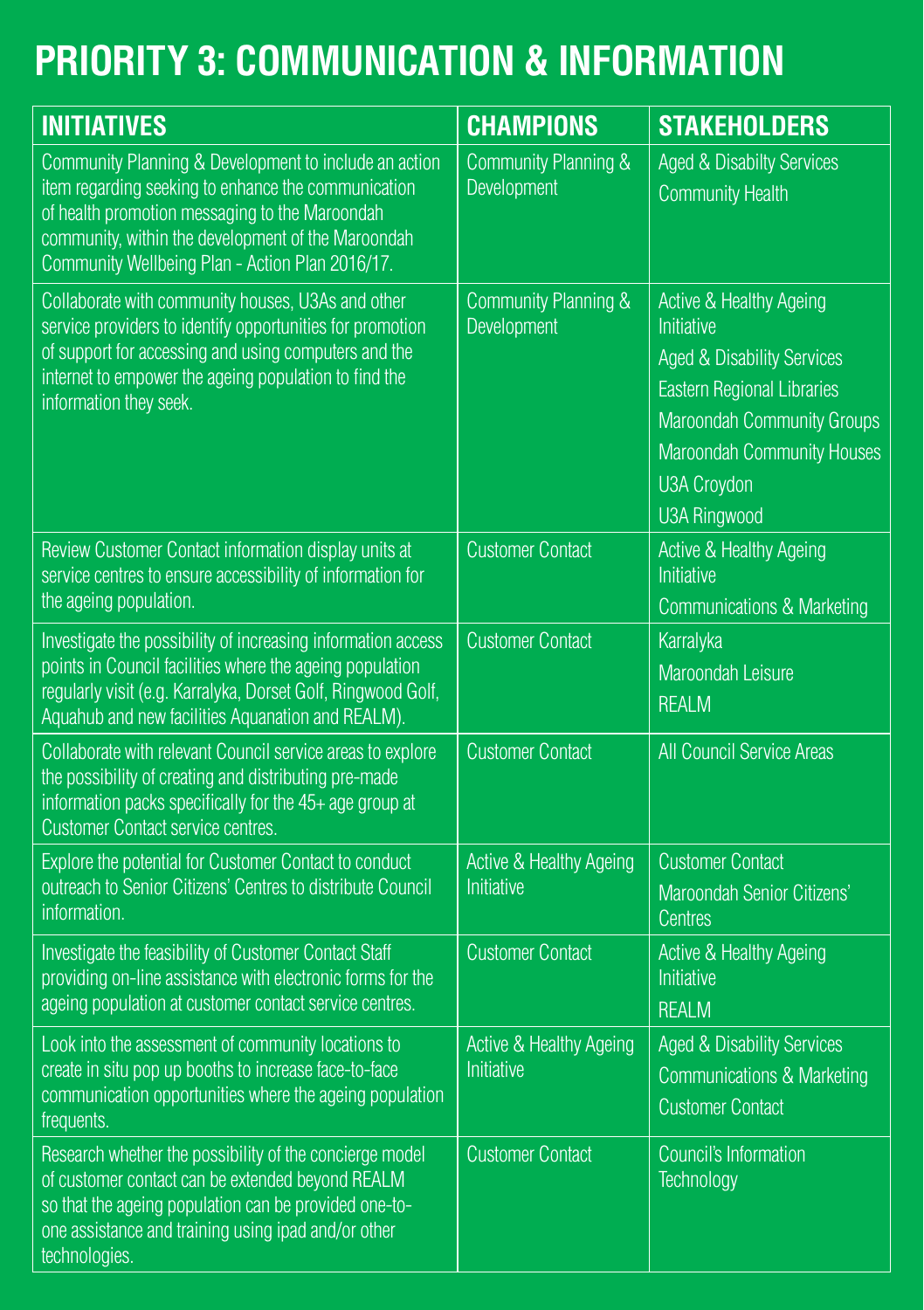| <b>INITIATIVES</b>                                                                                                                                                                                                                                                               | <b>CHAMPIONS</b>                                                                         | <b>STAKEHOLDERS</b>                                                                                                                                 |
|----------------------------------------------------------------------------------------------------------------------------------------------------------------------------------------------------------------------------------------------------------------------------------|------------------------------------------------------------------------------------------|-----------------------------------------------------------------------------------------------------------------------------------------------------|
| Examine the possibility of having the local radio playing<br>at customer contact centres to help disseminate local<br>Maroondah news.                                                                                                                                            | <b>Customer Contact</b>                                                                  | <b>Communications &amp; Marketing</b>                                                                                                               |
| Partner with other Council service areas and volunteer<br>organisations to assist with rate notices and outreach<br>payment opportunities for vulnerable members of our<br>community.                                                                                            | Revenue                                                                                  | <b>Aged &amp; Disability Services</b><br><b>Eastern Volunteers</b>                                                                                  |
| Discuss the possibility of including age-friendly<br>information with Rates notices and Home & Community<br>Care (HACC) / Food Services (Meals on Wheels)<br>invoices to increase communication distribution<br>channels.                                                        | Revenue                                                                                  | Active & Healthy Ageing<br>Initiative<br><b>Aged &amp; Disability Services</b>                                                                      |
| Build stronger links with community service providers<br>to increase community strengthening and knowledge<br>sharing about support services for the ageing<br>population.                                                                                                       | Aged & Disability<br><b>Services</b>                                                     | Maroondah Network of<br><b>Community Service Providers</b>                                                                                          |
| Explore linkages with relevant service providers to be<br>able to increase outreach scope to vulnerable persons in<br>the municipality.                                                                                                                                          | Aged & Disability<br>Services<br><b>Vulnerable Persons</b><br>Coordinator                | <b>Community Health</b><br><b>Red Cross</b><br><b>Salvation Army</b><br><b>Wesley Mission</b><br><b>All Council Service Areas</b>                   |
| Develop an education and awareness social media<br>campaign of the introduction of the roll out of the My<br>Aged Care website as part of the Federal Government's<br>Aged Care Reforms.                                                                                         | Aged & Disability<br>Services                                                            | <b>Calvary Community Care</b><br>Communications & Marketing<br><b>Federal Government</b>                                                            |
| Participate in relevant Expos and Forums as they arise to<br>increase promotion of Council's HACC services.                                                                                                                                                                      | Aged & Disability<br><b>Services</b>                                                     |                                                                                                                                                     |
| Work with Council service areas to create a consolidated<br>database specific for the age group 45+.                                                                                                                                                                             | <b>Active &amp; Healthy</b><br><b>Ageing Initiative</b><br>Communications &<br>Marketing |                                                                                                                                                     |
| Promote opportunities for community groups to<br>share their individual activities, events and training<br>opportunities in Council's What's On section. This is<br>available on Council's website and is distributed in hard<br>copy to a number of locations across Maroondah. | Communications &<br><b>Marketing</b>                                                     | Active & Healthy Ageing<br>Initiative<br>Maroondah Healthy Ageing<br><b>Network</b><br><b>Maroondah Community</b><br><b>Groups</b>                  |
| Deliver and promote the various free learning<br>opportunities for new technologies to the age group<br>aged 45+ to increase their knowledge and confidence to<br>access information on-line.                                                                                    | Eastern Regional<br><b>Libraries</b>                                                     | <b>Active &amp; Healthy Ageing</b><br><b>Initiative</b><br><b>Maroondah Community</b><br><b>Houses</b><br><b>U3A Croydon</b><br><b>U3A Ringwood</b> |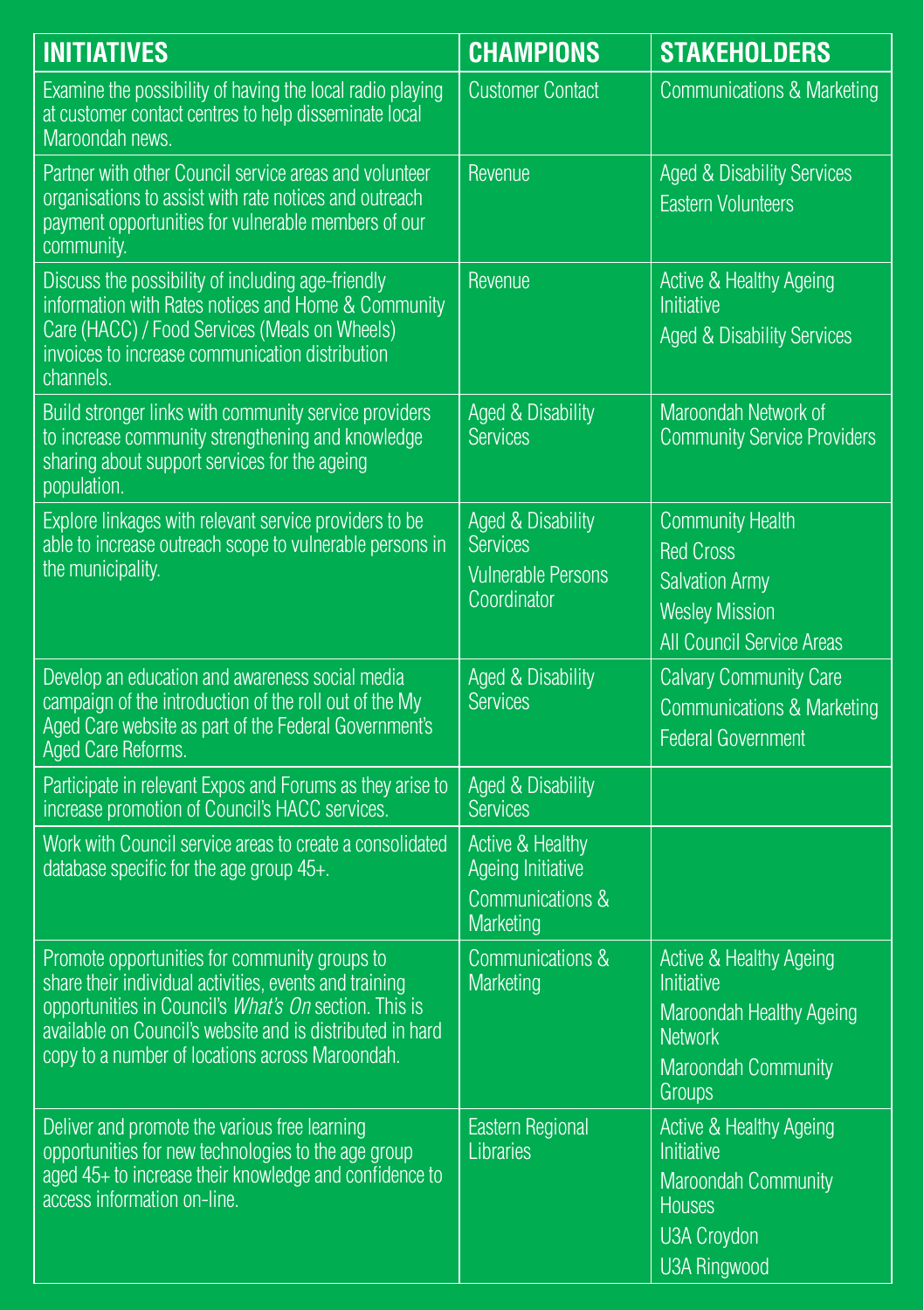#### **PRIORITY 4: HOUSING**

| <b>INITIATIVES</b>                                                                                                                                                                                                          | <b>CHAMPIONS</b>                                                                    | <b>STAKEHOLDERS</b>                                                                                            |
|-----------------------------------------------------------------------------------------------------------------------------------------------------------------------------------------------------------------------------|-------------------------------------------------------------------------------------|----------------------------------------------------------------------------------------------------------------|
| Council's future Land Use Policy will be explored to<br>take into account the ageing population's needs.                                                                                                                    | Strategic Planning &<br>Sustainability                                              | Victorian State Government                                                                                     |
| Council will continue to actively participate and<br>advocate for affordable housing through their<br>participation in the Eastern Affordable Housing<br>Alliance.                                                          | <b>Strategic Planning &amp;</b><br>Sustainability                                   | <b>Community Development</b><br>Eastern Affordable Housing<br>Alliance<br>Housing for the Aged Action<br>Group |
| A collaborative project between Council and<br>Swinburne University will investigate the end of<br>life cycle of existing stock in conjunction with the<br>housing strategy to research land consolidation<br>activities.   | Strategic Planning &<br>Sustainability<br><b>Swinburne University</b>               |                                                                                                                |
| Promote the Council on the Ageing's (COTA's) Home<br>Maintenance Services which provide registered<br>COTA members with secure, competitively priced and<br>guaranteed service for small and large jobs around<br>the home. | <b>Active &amp; Healthy</b><br>Ageing Initiative<br>Council on the Ageing<br>(COTA) |                                                                                                                |
| Encourage COTA to collaborate with the Real Estate<br>Institute of Victoria (REIV) to facilitate possible<br>housing market information exchange to the ageing<br>population.                                               | <b>Active &amp; Healthy</b><br>Ageing Initiative<br>Council on the Ageing<br>(COTA) |                                                                                                                |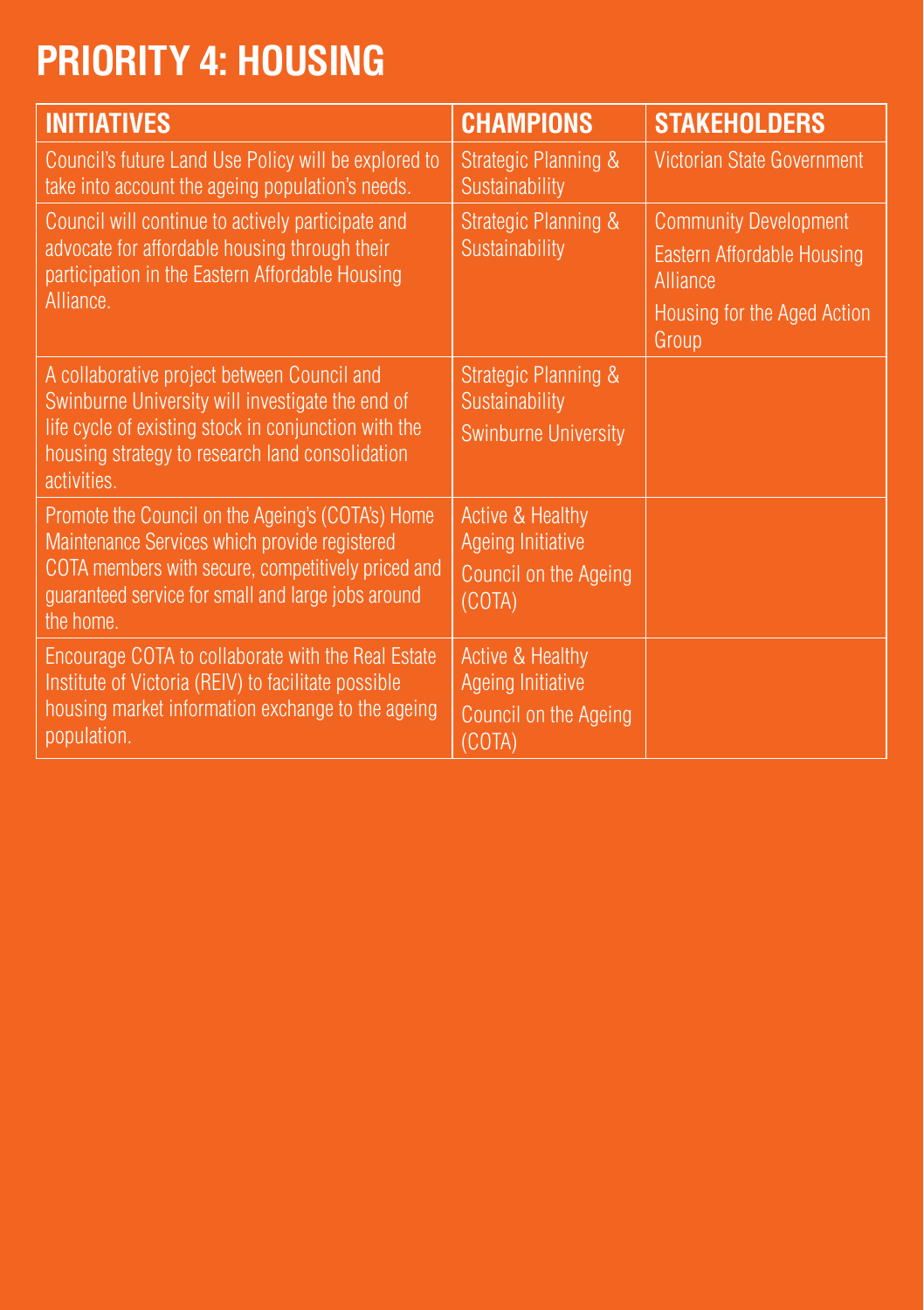# **PRIORITY 5: SOCIAL PARTICIPATION**

| <b>INITIATIVES</b>                                                                                                                                                                                                                                         | <b>CHAMPIONS</b>                                                                                             | <b>STAKEHOLDERS</b>                                                                                  |
|------------------------------------------------------------------------------------------------------------------------------------------------------------------------------------------------------------------------------------------------------------|--------------------------------------------------------------------------------------------------------------|------------------------------------------------------------------------------------------------------|
| Examine the possibility of including other transport-<br>related options to increase social participation<br>opportunities when sending out disabled parking<br>permits (e.g. Seniors Transport Guide, Multi Purpose<br>Taxi Program, etc).                | <b>Customer Contact</b>                                                                                      |                                                                                                      |
| An Eastern Regional Community Facilities Strategy<br>will be prepared to pool resources on a regional<br>scale based on evidence to apply for funding that<br>serves the whole region to be able to rationalise<br>resources to increase community access. | Sport & Recreation                                                                                           | <b>Regional partners</b>                                                                             |
| Council will continue to facilitate regular social<br>outings for the members of the Maroondah Carers'<br>Group and the Akuna Carers' Group.                                                                                                               | <b>Aged &amp; Disability</b><br><b>Services</b>                                                              | Akuna Carers' Group<br>Maroondah Carers' Group                                                       |
| Ongoing advocacy to internal Council service areas<br>regarding access to Council facilities for organised<br>social participation activities for the ageing<br>population.                                                                                | Aged & Disability<br><b>Services</b>                                                                         | Arts & Cultural Development<br>Assets<br>Karralyka<br><b>Maroondah Leisure</b><br>Sport & Recreation |
| Continue to review communication methods to<br>ensure they are appropriate for an ageing population.                                                                                                                                                       | Communications &<br><b>Marketing</b>                                                                         | <b>Active &amp; Healthy Ageing</b><br><b>Initiative</b><br><b>Aged &amp; Disability Services</b>     |
| Review opportunities to introduce the Maroondah<br>Healthy Ageing Network's Chatterbox newsletter<br>to community venues where the ageing population<br>regularly frequents.                                                                               | <b>Active &amp; Healthy</b><br><b>Ageing Initiative</b><br><b>Maroondah Healthy</b><br><b>Ageing Network</b> |                                                                                                      |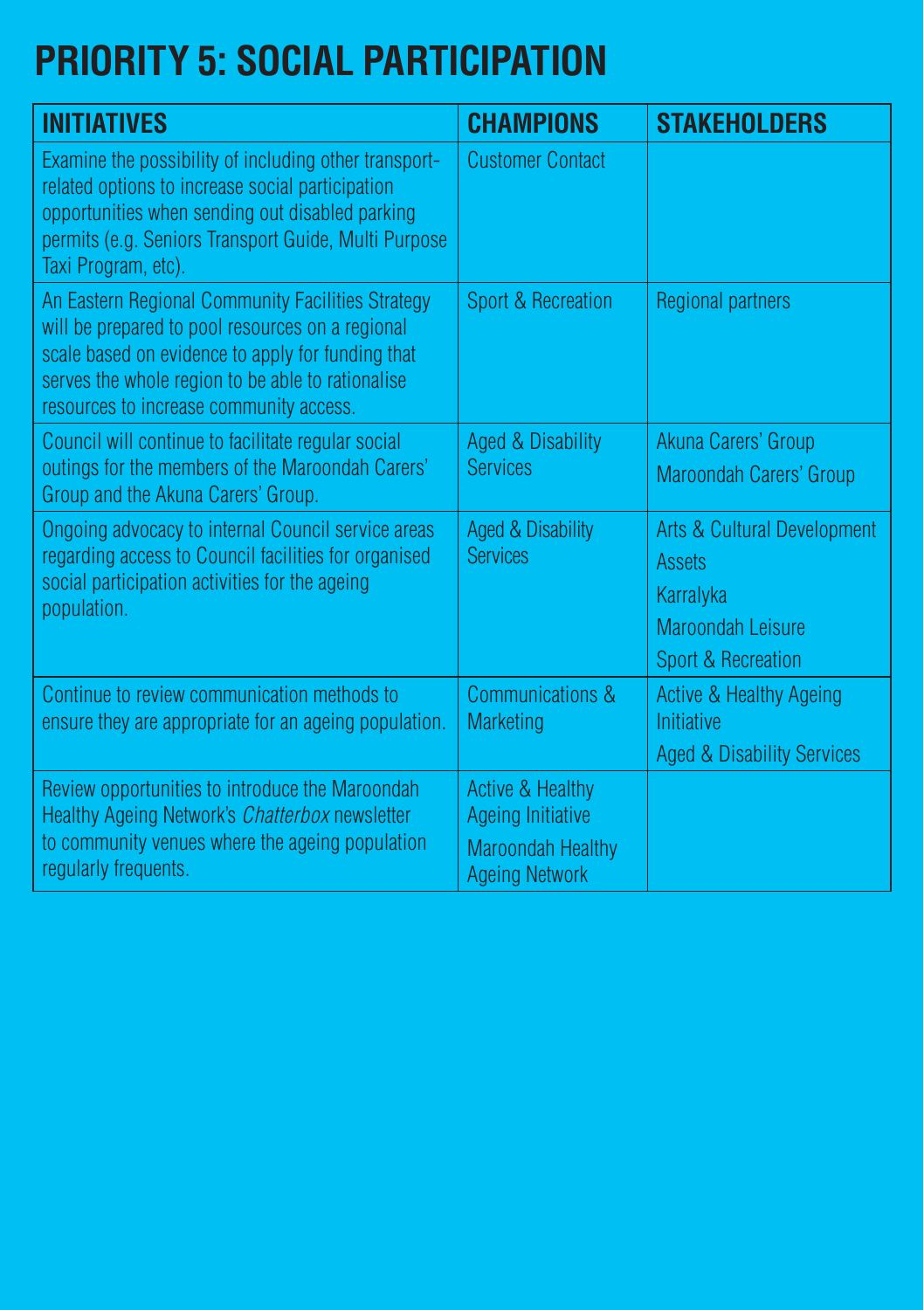### **PRIORITY 6: RESPECT & SOCIAL INCLUSION**

| <b>INITIATIVES</b>                                                                                                                                                                                                        | <b>CHAMPIONS</b>                                                                                                                         | <b>STAKEHOLDERS</b>                                                                                                                                                                    |
|---------------------------------------------------------------------------------------------------------------------------------------------------------------------------------------------------------------------------|------------------------------------------------------------------------------------------------------------------------------------------|----------------------------------------------------------------------------------------------------------------------------------------------------------------------------------------|
| Investigate feasibility of creating intergenerational<br>initiatives that link the ageing population with schools to<br>support wellbeing and knowledge interchange.                                                      | <b>Youth Services</b>                                                                                                                    | Active & Healthy Ageing<br><b>Initiative</b><br><b>Croydon Rotary Club</b><br><b>Maroondah Primary Schools</b><br><b>Maroondah Secondary Schools</b><br><b>Rotary Club of Ringwood</b> |
| Facilitate opportunities for young people and older people<br>to learn from each other through exchanges of skills,<br>knowledge and ideas.                                                                               | <b>Youth Services</b>                                                                                                                    | <b>Active &amp; Healthy Ageing</b><br>Initiative<br><b>Maroondah Seniors Community</b><br>groups                                                                                       |
| Support opportunities for intergenerational creative<br>performances.                                                                                                                                                     | <b>Youth Services</b>                                                                                                                    | Active & Healthy Ageing<br><b>Initiative</b><br>Arts & Cultural Development                                                                                                            |
| Facilitate opportunities for intergenerational social<br>connections through Council-run community events and<br>activities.                                                                                              | <b>Youth Services</b><br><b>Active &amp; Healthy Ageing</b><br><b>Initiative</b>                                                         | Social Inclusion & Wellbeing<br><b>Leisure</b>                                                                                                                                         |
| Explore the development of an initiative that connects<br>socially isolated individuals from younger and older<br>generations, in order to improve their wellbeing and<br>community connectedness.                        | <b>Youth Services</b>                                                                                                                    | <b>Active &amp; Healthy Ageing</b><br><b>Initiative</b><br><b>Maroondah Police Seniors</b><br>Register<br><b>Vulnerable Persons Coordinator</b><br><b>Wesley Mission</b>               |
| Trial a Music and Memory program for people living with<br>dementia.                                                                                                                                                      | <b>Active &amp; Healthy Ageing</b><br><b>Initiative</b><br><b>Music &amp; Memory</b><br><b>Service Provider</b><br><b>Youth Services</b> | Nominated Residential Aged<br><b>Care Facility</b>                                                                                                                                     |
| Examine expanding the placement opportunities for<br>students at Swinburne University studying Certificate IV<br>in Mental Health with Council's Supported Residential<br>Services (SRS) program participants aged 45+.   | Social Inclusion &<br>Wellbeing                                                                                                          | <b>Supported Residential Services</b><br><b>Swinburne University</b>                                                                                                                   |
| Prepare and circulate an expression of interest for an<br>intergenerational working group within Council to look at<br>a range of intergenerational initiatives in consultation with<br>the Maroondah community aged 45+. | <b>Active &amp; Healthy Ageing</b><br><b>Initiative</b>                                                                                  | <b>Aged &amp; Disability Services</b><br><b>Children's Services</b><br>Community Planning &<br>Development<br>Maternal & Child Health<br><b>Youth Services</b>                         |
| Promote intergenerational learning, knowledge exchange<br>and creative collaboration through arts projects within<br>Maroondah.                                                                                           | Arts & Cultural<br>Development                                                                                                           | <b>Active &amp; Healthy Ageing</b><br>Initiative                                                                                                                                       |
| Provide opportunities for older artists to present their<br>work in Maroondah cultural facilities.                                                                                                                        | Arts & Cultural<br>Development                                                                                                           | <b>Active &amp; Healthy Ageing</b><br><b>Initiative</b>                                                                                                                                |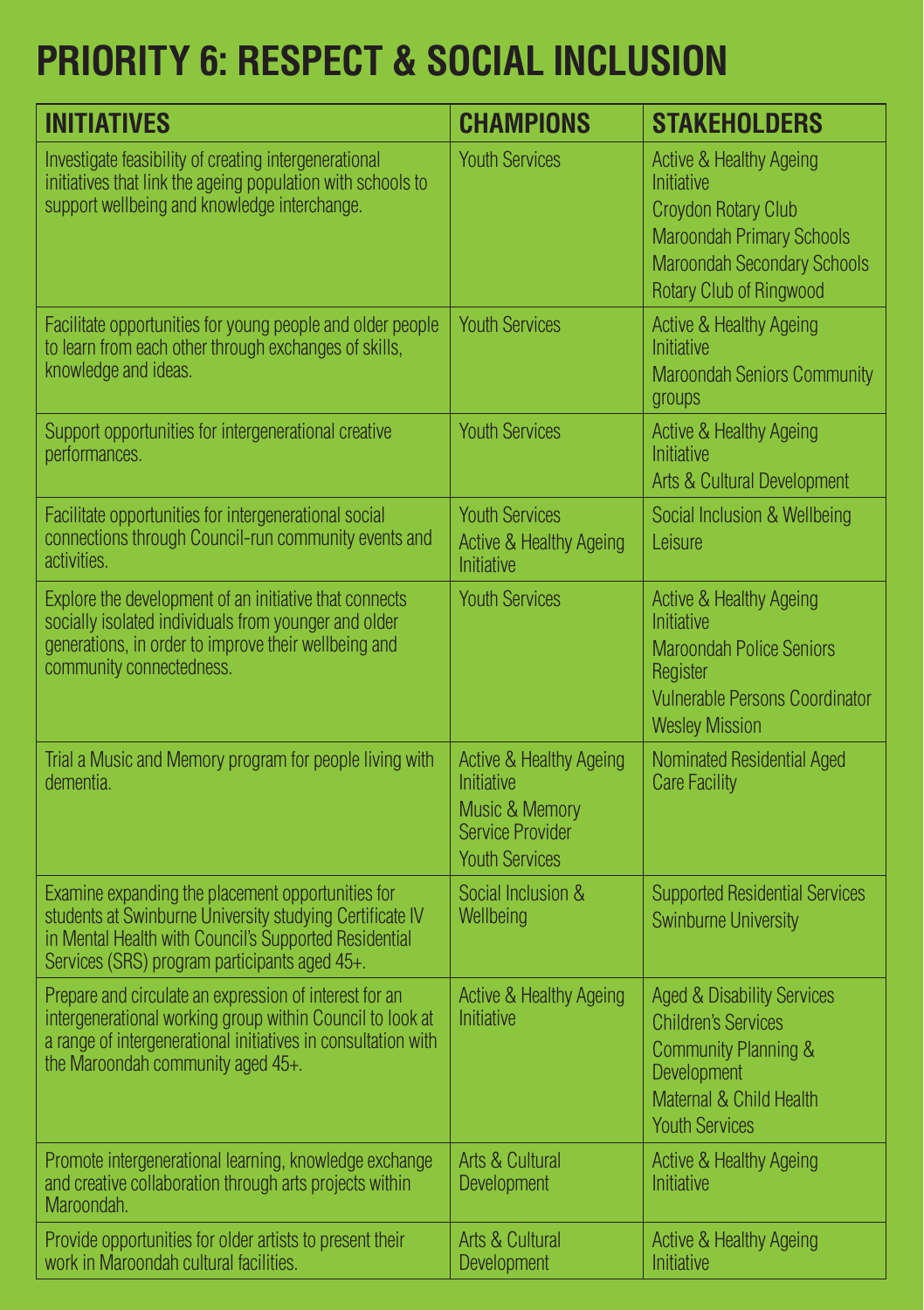# **PRIORITY 7: OUTDOOR SPACES AND BUILDINGS**

| <b>INITIATIVES</b>                                                                                                                                                                                                                                                                    | <b>CHAMPIONS</b>                               | <b>STAKEHOLDERS</b>                                                                         |
|---------------------------------------------------------------------------------------------------------------------------------------------------------------------------------------------------------------------------------------------------------------------------------------|------------------------------------------------|---------------------------------------------------------------------------------------------|
| Investigation of fenced dog parks which may assist<br>people with mobility issues to exercise their dogs<br>through provision of a safe environment where<br>accessible parking, picnic facilities, toilets, shelter<br>and bins will be supplied.                                    | <b>Local Laws</b>                              |                                                                                             |
| Areas that are over represented and/or have a<br>high proportion of the ageing population will<br>be considered and scored higher when ranking<br>projects to influence prioritisation of works.                                                                                      | <b>Engineering Services</b>                    |                                                                                             |
| Review accessible parking and accessible theatre<br>seating at Karralyka.                                                                                                                                                                                                             | Karralyka                                      | <b>Metro Access</b>                                                                         |
| Through Council's Physical Activity Strategy,<br>the issue of safety and accessibility within the<br>municipality's outdoor spaces will be investigated<br>and addressed to support the safety of the ageing<br>population.                                                           | Sport & Recreation                             |                                                                                             |
| The feasibility of physical activity precincts will be<br>explored to develop accessible physical activity<br>stations in Maroondah's outdoor spaces and<br>the provision of free gym instructors during the<br>summer season to support the $45+$ age group to<br>use the equipment. | <b>Sport &amp; Recreation</b>                  | <b>Active &amp; Healthy Ageing</b><br>Initiative<br><b>Community Development</b><br>Leisure |
| Formulate initiatives that will utilise and maximise<br>Council's public open space to engage residents<br>aged 45+ who do not access facility-based<br>programs.                                                                                                                     | Sport & Recreation                             | Active & Healthy Ageing<br>Initiative<br><b>Community Development</b><br>Leisure            |
| Continual review of Council's reserve pathways.<br>Community feedback from the 45+ age group<br>regarding Council's reserve pathways will influence<br>the priority ranking in pathway improvement works.                                                                             | <b>Operations - Bushland</b>                   |                                                                                             |
| Ongoing collaboration between Council's Tree &<br>Park Maintenance & Open Space service areas for<br>the assessment of location of seating in parks and<br>reserves to accommodate an ageing population.                                                                              | <b>Open Space</b>                              | Operations - Tree & Park<br><b>Maintenance</b>                                              |
| Research the feasibility of increasing the tree<br>data capture parameters to include obstruction of<br>Council road signs.                                                                                                                                                           | Operations - Tree &<br><b>Park Maintenance</b> | <b>Assets</b>                                                                               |
| Investigate opportunities to increase resources<br>to assist with developing a proactive community<br>engagement process in relation to specific needs for<br>park infrastructure within the ageing population.                                                                       | <b>Assets</b>                                  | <b>Active &amp; Healthy Ageing</b><br>Initiative                                            |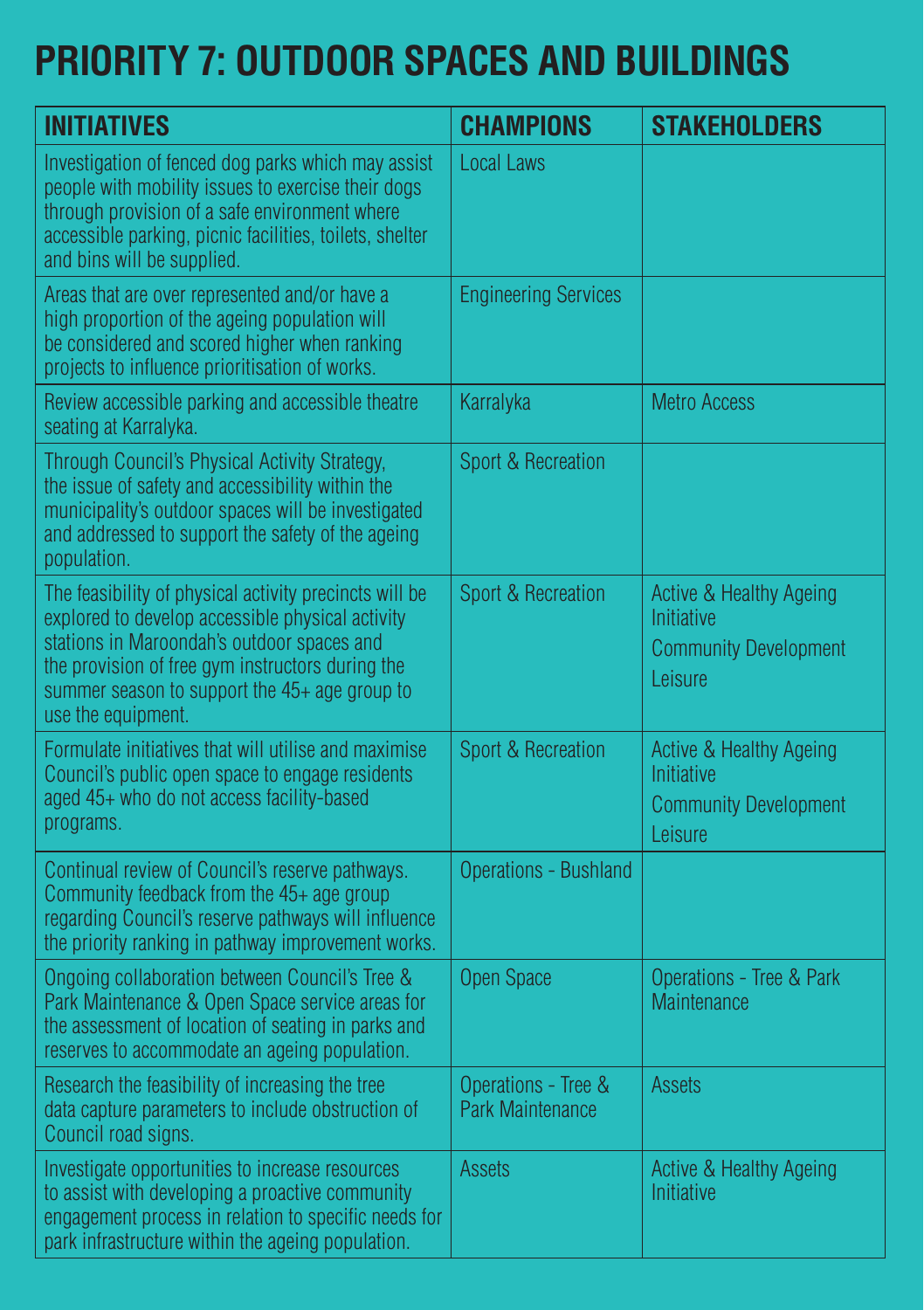# **PRIORITY 8: CIVIC PARTICIPATION AND EMPLOYMENT**

| <b>INITIATIVES</b>                                                                                                                                                                                                                                                                            | <b>CHAMPIONS</b>                                 | <b>STAKEHOLDERS</b>                                                                                            |
|-----------------------------------------------------------------------------------------------------------------------------------------------------------------------------------------------------------------------------------------------------------------------------------------------|--------------------------------------------------|----------------------------------------------------------------------------------------------------------------|
| Coordinate and facilitate the annual Volunteers<br><b>Recognition Night and the Community Volunteer</b><br>Luncheon which recognises and celebrates the<br>contribution of our volunteers aged 45+.                                                                                           | <b>Human Resources</b>                           |                                                                                                                |
| Development of specific task descriptions for all<br>volunteer positions so that volunteers can make more<br>informed decisions about their volunteering options at<br>Council.                                                                                                               | <b>Human Resources</b>                           |                                                                                                                |
| Council will look into updating its existing web page<br>to provide more detailed volunteering opportunities<br>at Council. Expression of Interest volunteer positions<br>will also be trialled to gauge the level of interest for<br>upcoming or potential volunteering roles as they arise. | <b>Human Resources</b>                           | <b>Communications &amp; Marketing</b>                                                                          |
| Maroondah City Council is committed to developing a<br>Phased Retirement Strategy to support the transition of<br>its ageing workforce.                                                                                                                                                       | <b>Human Resources</b>                           |                                                                                                                |
| Maroondah City Council provides opportunities for<br>apprenticeships and traineeships to persons aged 45+<br>as another employment option.                                                                                                                                                    | <b>Human Resources</b>                           |                                                                                                                |
| Council will investigate opportunities to develop and<br>strengthen existing partnerships with employment<br>support groups and agencies to attract candidates<br>aged 45+.                                                                                                                   | <b>Human Resources</b>                           | Maroondah Employment &<br><b>Recruitment Agencies</b>                                                          |
| Explore capacity building initiatives between Eastern<br>Volunteers and Council to create better linkages<br>between volunteers, local employers and future job<br>opportunities for the ageing population.                                                                                   | <b>Business &amp;</b><br>Development             | <b>Active &amp; Healthy Ageing</b><br><b>Initiative</b><br><b>Eastern Volunteers</b><br><b>Human Resources</b> |
| Research potential messaging and channels to support<br>and highlight the contribution and traits of older<br>workers.                                                                                                                                                                        | <b>Business &amp;</b><br>Development             | <b>Active &amp; Healthy Ageing</b><br><b>Initiative</b><br><b>Maroondah Business</b><br>Community              |
| Support and assist future initiatives that support the<br>skills development and recognition of the Maroondah<br>workforce aged 45+.                                                                                                                                                          | <b>Active &amp; Healthy Ageing</b><br>Initiative | <b>Business &amp; Development</b><br><b>Maroondah Community</b><br><b>Houses</b>                               |
| Continue to use positive examples of the ageing<br>population in imagery and stories and demonstrate<br>the valuable contribution they have made in the<br>community.                                                                                                                         | Communications &<br><b>Marketing</b>             | <b>Active &amp; Healthy Ageing</b><br>Initiative<br><b>Maroondah Healthy Ageing</b><br><b>Network</b>          |